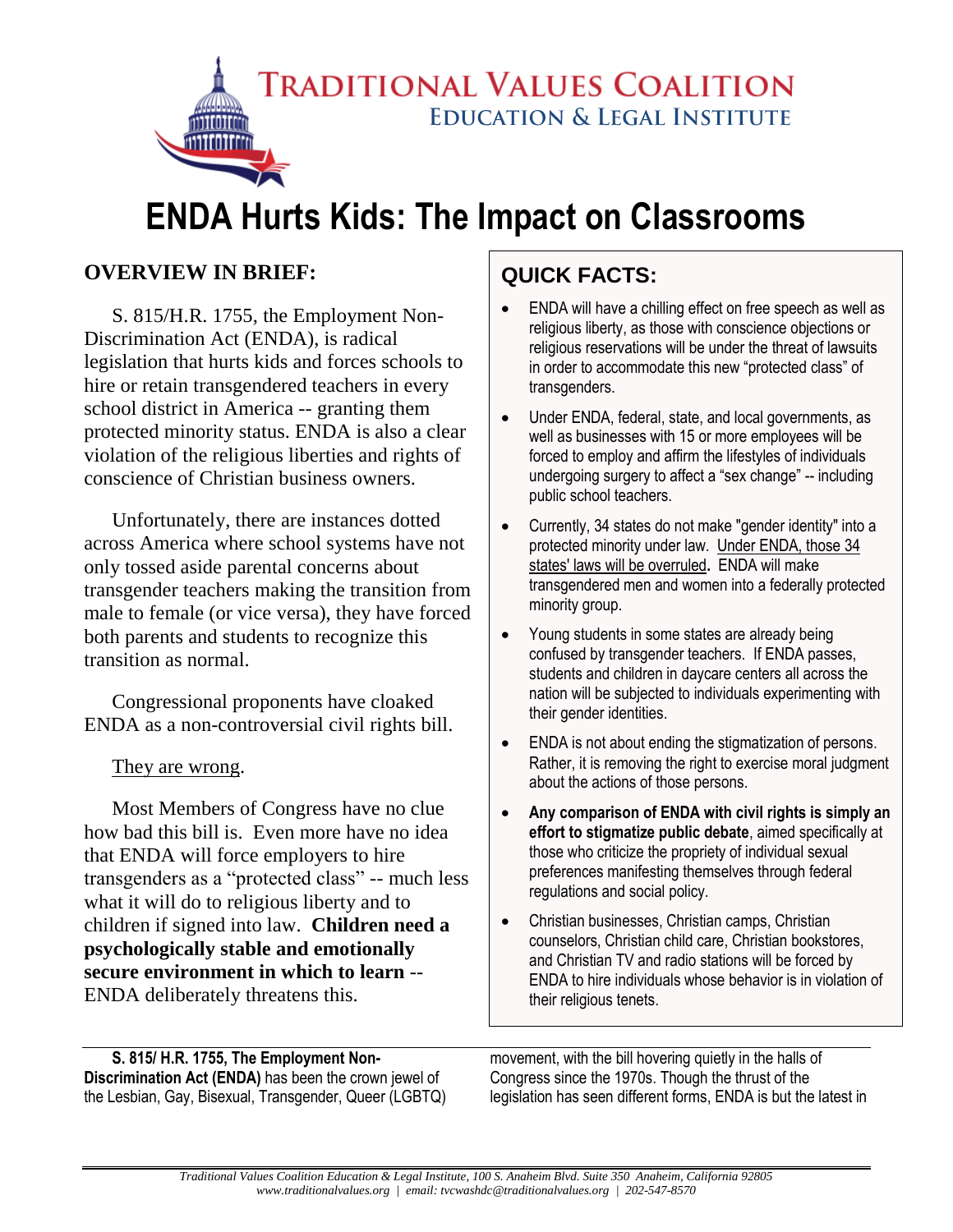a series of attempts to push this radical legislation through Congress.

Yet in 2010, President Obama saw fit to make a recess appointment to the Equal Employment Opportunity Commission in the person of Chai Feldblum, a noted homosexual activist and the brainchild for ENDA. ENDA was written by Feldblum. The goal of Feldblum's legislation is to use the power of the federal government to promote every type of relationship as equal to traditional marriage, including **"polyamorous" relationships** (those involving three or more sexual partners). Feldblum states:

"*I, for one, am not sure whether marriage is a normatively good institution. I have moved away from the belief that marriage is clearly the best normative way to structure intimate relationships*."

Feldblum has also gone on the record as believing that **sexual liberty trumps religious liberty**, if for no other reason than religious liberty -- a constitutionally guaranteed freedom -- interferes with Feldblum's stated goals of using the government as a hammer to drive home ENDA's agenda

*"Sexual liberty should win in most cases. There can be a conflict between religious liberty and sexual liberty, but in almost all cases the sexual liberty should win because that's the only way that the dignity of gay people can be affirmed in any realistic manner."*

Kate Kendell, the executive director for the National Center for Lesbian Rights recently exclaimed, "It is long past time for federal law to provide basic workplace protections for LGBTQ people, and we are gratified that this important legislation has been re-introduced with strong bipartisan support."<sup>1</sup>

The truth of the matter is that ENDA does not have strong bipartisan support. Republican support for the bill is very weak as evidenced by ENDA only receiving one Republican lead sponsor in the U.S. House and two in the U.S. Senate.

Additionally, while proponents of ENDA claim there is nothing controversial about ENDA, the reality is that ENDA is highly controversial and is bad for religious liberty, gives gender identity minority status and hurts our nation's children. **ENDA causes so much angst that even when Nancy Pelosi was House Speaker, they feared bringing ENDA up for a vote.**

"There can be a conflict between religious liberty and sexual liberty, but in almost all cases the sexual liberty should win."

> *-- Georgetown Law Professor Chai Feldblum Equal Employee Opportunity Commission appointee May 15, 2006 Source: [The Weekly Standard](http://www.weeklystandard.com/Content/Public/Articles/000/000/012/191kgwgh.asp?pg=2)*

#### **What is Gender Identity?**

One of the biggest problems with ENDA is the language regarding gender identity. According to ENDA, gender identity is defined as *"the gender-related identity, appearance, or mannerisms or other gender-related characteristics of an individual, with or without regard to the individual's designated sex at birth."* 

In other words, according to ENDA, an individual is free to act and dress in accord with whatever gender the individual wishes, on any given day, regardless of the individual's biological reality.

This definition of gender identity is highly problematic on many different levels. For one thing, ones gender identity is not necessarily a fixed and constant matter. Gender Spectrum, an organization that provides "consultation, training and events designed to help families, educators, professionals, and organizations understand and address the concepts of gender identity and expression," says that gender identity is sometimes fluid. According to their document on terms:<sup>2</sup>

*Gender fluidity conveys a wider, more flexible range of gender expression, with interests and behaviors that may change, even from day to day.* 

Another LGBTQ organization<sup>3</sup> identifies a variant of gender identity called "bi-gender." According to this group:

*Bi-gender is a tendency to move between masculine and feminine gender-typed behavior depending on context, expressing a distinctly male persona and a distinctly female persona. It is recognized by the APA as a subset of the transgendered group … Although there are* 

And with good reason.

 $\overline{a}$ 

 $\overline{a}$ 

<sup>1</sup> [http://www.advocate.com/politics/2013/04/25/enda-re-introduced-oregon](http://www.advocate.com/politics/2013/04/25/enda-re-introduced-oregon-principal-loses-job-being-gay)[principal-loses-job-being-gay](http://www.advocate.com/politics/2013/04/25/enda-re-introduced-oregon-principal-loses-job-being-gay)

<sup>2</sup> [https://www.genderspectrum.org/images/stories/08%20a%20word%20about%20w](https://www.genderspectrum.org/images/stories/08%20a%20word%20about%20words.gender.pdf) [ords.gender.pdf](https://www.genderspectrum.org/images/stories/08%20a%20word%20about%20words.gender.pdf)

<sup>3</sup> <http://transpride.tumblr.com/post/969671220>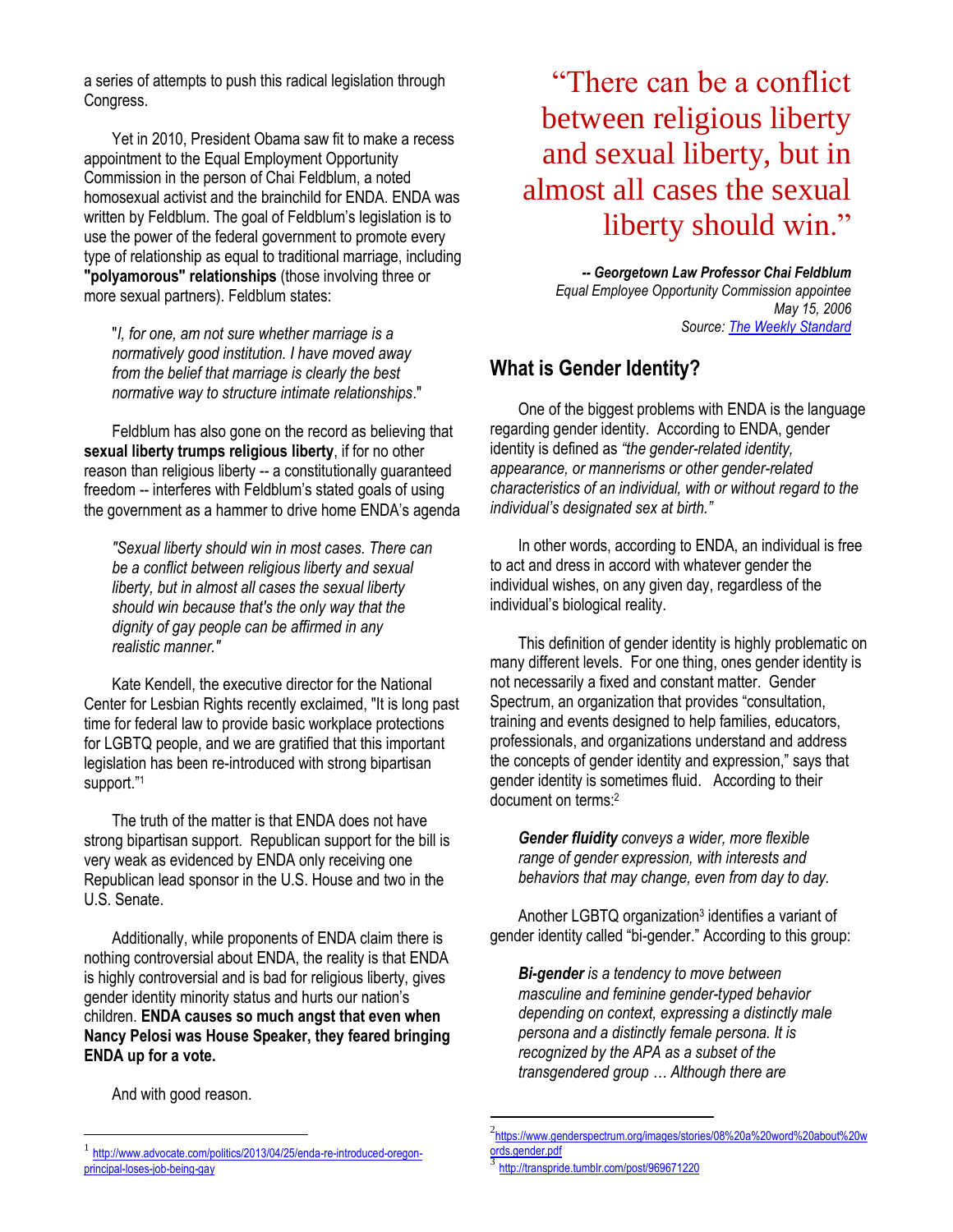*patterns; the only firm characteristic is the sense of dual gender.*

Then there's this revealing comment by way of liberal organization **ThinkProgress<sup>4</sup>** , who counsels readers on the risks of complete transgender transformation under the knife:

*Many transpeople never undergo such procedures, either because they are too expensive, because they do not want to lose their procreative ability, or because it simply isn't an important change for them to make to find authenticity in their identities.* 

In other words, under ENDA, employers will have to figure out how to deal with the ever-changing behavior of an employee that shows up to work dressed and behaving as a man one day and dressing and behaving as a woman the next. This very idea, if enshrined in law, would suggest that one's biological reality as identifiable by their genetic makeup is subject to the individual's desired reality. So, if a genetically identifiable male decides that he is actually a woman, then ENDA would dictate that the man be treated in accordance with his desired reality, regardless of what his biological reality indicates.

#### **Washington State's She-Male Saunas**

The issue of catering to the whims of individuals based upon their desired state of being when it doesn't conform to their biological reality creates problems in the use of public facilities, because *gender identity* does not mean conformity with *biological reality*, a man dressed as a woman must be accepted according to his/her desired so-called gender expression.

If that is the case, then men who think they are women will seek the use of facilities reserved only for women, such as bathrooms, locker rooms, changing rooms, and even showers. This is already a problem.

In October of 2012, a transgender individual leveled charges of discrimination because the man (the individual is a man self-identifying as a woman) was forced to leave the woman's sauna he was using in the recreation facility of Evergreen State College in Washington State.

According to a November 4 article by LGBTQ Nation:<sup>5</sup>

*Angry parents have contacted police after a young girl allegedly saw the transgender student naked* 

 $\overline{a}$ 





*inside the locker room; the locker room is shared with the Capital High School swim club and a children's swim academy, along with the students at Evergreen.*

*According to parents, children as young as 6-yearsold use the locker room.*

*"(A mother) reported her daughter was upset because she observed a person at the women's locker room naked and displaying male genitalia," said a police report filed in September by the mother of a 17-year-old girl.*

*The college said it has installed privacy curtains, but does not currently have plans to change its policy.*

*"The college has to follow state law," Evergreen spokesman Jason Wettstein told KOMO-TV. "The college cannot discriminate based on the basis of gender identity. Gender identity is one of the protected things in discrimination law in this state."*

The transsexual told KIRV TV

 $\overline{a}$ 

*"This is not 1959 Alabama. We don't call the police for drinking from the wrong water fountain."<sup>6</sup>*

Clearly, from the transsexual community's perspective, no limit on transgender behavior is acceptable. The transsexual in question here dared to compare the shock and outrage felt by both students and parents as comparable to Alabama in 1959 reacting to shared facilities between blacks and whites.

<sup>4</sup> <http://thinkprogress.org/lgbt/2013/06/14/2161991/transgender-social-security/>

<sup>6</sup> [http://www.kirotv.com/news/news/transgender-woman-told-leave-womens-locker](http://www.kirotv.com/news/news/transgender-woman-told-leave-womens-locker-room/nSWT4/)[room/nSWT4/](http://www.kirotv.com/news/news/transgender-woman-told-leave-womens-locker-room/nSWT4/)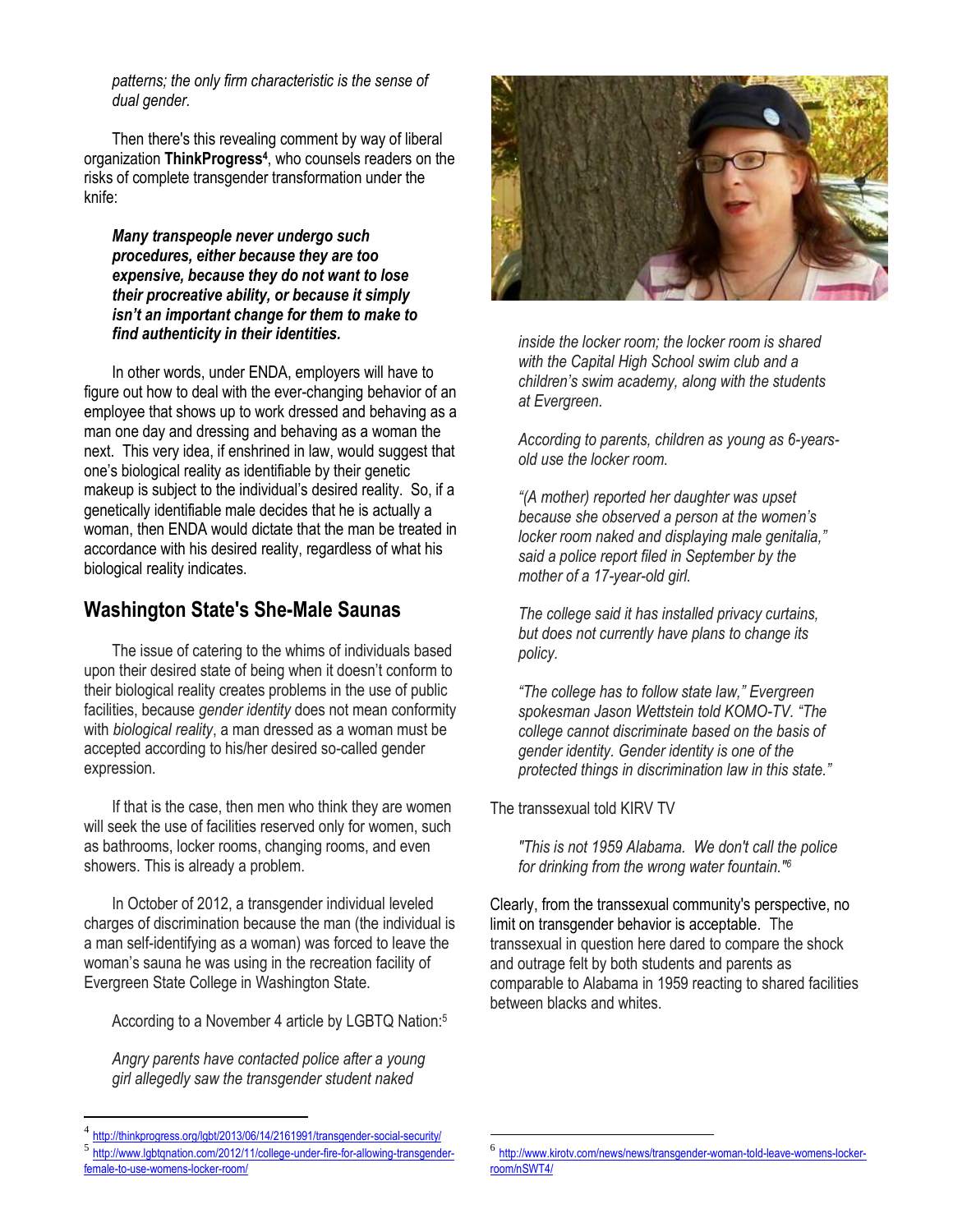#### **DID YOU KNOW:**

In 2013, the **American Psychiatric Association (APA) replaced science and medicine with political activism?** Until recently, the APA understood the condition under which an individual identifies with a gender that does not reflect their own biological reality to be a psychological disorder.

The brave men and women who stood up to fire hoses and police night sticks in Alabama weren't playing some head game in which they imagined that they were black. To compare this transgender "I think I am another gender therefore I am" phenomena to the brave and very real sacrifice of those martyred for civil rights is dishonest. It attempts to elevate "transgenderism" at the expense of a truly courageous chapter in American history.

### **Sneaky Strategy**

In order to pass ENDA, supporters are following a strategy long employed by the LGBTQ organization Human Rights Campaign (HRC).

In Delaware, HRC and their LGBTQ allies deliberately ignored the serious issues of gender identity and the use of public facilities. According to a June 2013 article in LGBT Weekly,<sup>7</sup> HRC employed something of a bait-and-switch strategy, using another piece of legislation as a "bright shiny object" in order to hide the real intent of the gender identity bill from public scrutiny.

 In fact, according to the article, **their tactics included "keeping the gender identity bill as much as possible below the radar" and trans people out of sight which they felt was essential to passage of the bill.**

*"By staying low key, the coalition working on the gender identity bill didn't have to deal with the "bathroom bill" meme. To sate the arguments by the concerns some legislators had about facilities with unavoidable nudity – such as locker rooms – the bill spelled out that trans people could not be required to use a facility that conflicted with their gender identities."*

Even though ENDA specifically states that "Nothing in this Act shall be construed to require the construction of new or additional facilities," all this does is punt the issue down the field to be dealt with after the bill is passed, at which point the law will have to determine how these matters are to be handled in order to bring employers into compliance with

 $\overline{a}$ 

the law. Given the fact that gender identity is not a fixed notion -- as gender fluidity allows for an individual to change their gender identity as frequently as from day to day -- the situation becomes even more complicated.

**But the practical applications of ENDA are just the beginning of the problem.** The latest version of ENDA purports to include an exemption for religious organizations; however this exemption is full of holes and leaves the door open to expensive lawsuits and inconsistent application of law.

#### **Not A Real Religious Exemption**

For instance, Section 6 of ENDA, the section on exemptions for religious organizations, cites Title VII of the Civil Rights Act of 1964, but title VII does not identify what constitutes a "religious corporation, association, educational institution or society."

Even though courts have examined relevant legislative history for guidance, because these statutory definitions do not exist, different courts have come to different conclusions as to what constitutes a "religious corporation, association, educational institution or society." The result is that employers very often find that they are unable to successfully defend themselves on the grounds that they are exempt as a religious organization. Furthermore, this unpredictability would place a significant burden on these faith-based entities to determine whether they would need to comply with ENDA and offer equal employment opportunities to homosexuals, bisexuals, transgendered and bi-gender individuals even though doing so would be contrary to their religious convictions and the mission of their enterprise.

ENDA is even more damaging to religion-based educational institutions because of how extremely difficult it is to predict whether such institutions would be exempt unless it receives most of its financial support from a recognized religious organization or is clearly under the direct management or control of a recognized religious organization. Faith-based educational institutions would be subject to suit under ENDA unless they could demonstrate to a court that there is "substantial" ownership, control,

<sup>7</sup> <http://lgbtweekly.com/2013/06/27/the-hrc-working-on-trans-equality/>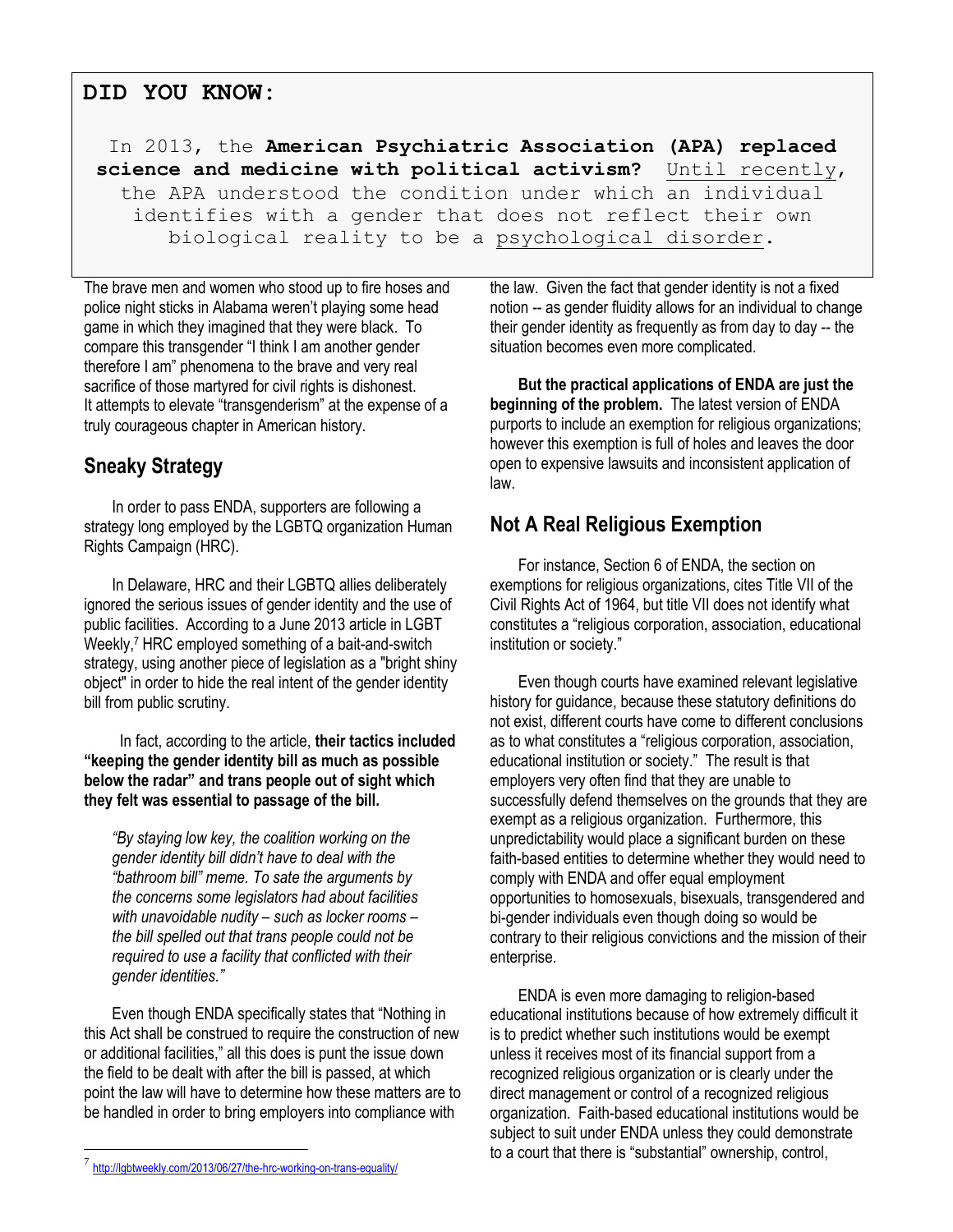management or support by a recognized religious organization. Christian schools or universities that are not controlled, managed, owned or supported by a denomination, religious corporation, association or society likely would not be protected under the religious exemption.

At a bare minimum, these faith-based organizations, in most instances, would face the burden of protracted litigation and expensive, time-consuming discovery before they would have the opportunity to demonstrate to a court that they are exempt from ENDA as a religious corporation, association or society.

While the religious exemption section states its applicability to religious organizations, the fact of the matter is that there is no exemption for religious individuals. ENDA, by its very nature, destroys the religious liberties of individuals and by extension could wreak havoc in the workplace.

There are a wide variety of circumstances under which an employer could be held liable for discrimination because of an employee's actual or perceived sexual orientation. For instance, if co-workers or even supervisors or other management personnel express disapproval or an otherwise negative opinion regarding the LGBT lifestyle(s) based on their personal religious beliefs, such evidence could be used as evidence of pretext and to argue that the workplace was permeated with anti-LGBT animus. Furthermore, any evidence that a decision maker has a private religious belief that LGBT behavior is wrong or immoral could lead to sanctions identified in ENDA.

#### **Punished for Not Affirming LGBTQ**

In fact, not affirming the LGBT lifestyle by remaining silent could be construed as negative bias against LGBT individuals.

On May 20, 2013, a Department of Justice document titled, "LGBT Inclusion at Work: The 7 Habits of Highly Effective Managers,"<sup>8</sup> was leaked to the public. Specifically, the document tells DOJ managers, "DON'T judge or remain silent. Silence will be interpreted as disapproval." If the Department of Justice is already identifying silence as disapproval, then it stands to reason that silence will be argued as disapproval in the courts, and thereby used as evidence by LGBT individuals as a form of discrimination in the workplace. The document also commands DOJ managers to attend LGBT events and display LGBTaffirming stickers and literature in order to identify the workplace as "safe." What this means is that employers and co-workers will have their religious liberties completely

trampled and destroyed because they could be required, under law, to affirm the lifestyle activities of LGBT individuals.

The truth is, however, that the LGBTQ lobby will not be satisfied with any sort of religious exemption at all, as their aim is to obtain legal access to any and all places of employment, regardless of religious affiliation. For instance, on April 25, 2013, Lisa Mottet, Transgender Civil Rights Project Director for the National Gay and Lesbian Taskforce said.<sup>9</sup>

*"Are there other changes we would like to see to ENDA? Sure, there are a few places we would be interested in making other improvements. The most notable one is the religious exemption … The way ENDA's religious exemption is worded right now, it might be interpreted the way we want. But it could sure use some clarification."* 

In a joint letter<sup>10</sup> signed by the ACLU, Lambda Legal, the National Center for Lesbian Rights, and the Transgender Law Center, and issued the same day as Mottet's article, these organizations expressed "grave concerns" over ENDA's religious exemptions:

*"While we applaud the progress that has been made, we stand united in expressing very grave concerns with the religious exemptions in ENDA. It could provide religiously affiliated organizations – far beyond houses of worship – with a blank check to engage in employment discrimination against LGBT people. Some courts have said that even hospitals and universities may be able to claim the exemption; thus it is possible that a religiously affiliated hospital could fire a transgender doctor or a religiously affiliated university could terminate a gay groundskeeper. It gives a stamp of legitimacy to LGBT discrimination that our civil rights laws have never given to discrimination based upon an individual's race, sex, national origin, age or disability. This sweeping, unprecedented exemption undermines the core goal of ENDA by leaving too many jobs, and LGBT workers, outside the scope of its protections.*

*We are fully committed to continuing to work for the passage of ENDA and an appropriate exemption for religious organizations. We remain hopeful that our allies in Congress will agree that singling out LGBT people alone for this kind of unequal and unfair exemption to otherwise applicable non-*

 $\overline{a}$ 8

 9 [http://thetaskforceblog.org/2013/04/25/5-new-things-you-need-to-know-about-](http://thetaskforceblog.org/2013/04/25/5-new-things-you-need-to-know-about-enda/) $\frac{\text{enda}}{10}$ 

[http://libertycounsel.com/wp](http://libertycounsel.com/wp-content/uploads/2013/05/LGBT_tips_for_managers.pdf)[content/uploads/2013/05/LGBT\\_tips\\_for\\_managers.pdf](http://libertycounsel.com/wp-content/uploads/2013/05/LGBT_tips_for_managers.pdf)

<http://www.aclu.org/lgbt-rights/employment-non-discrimination-act-statement>